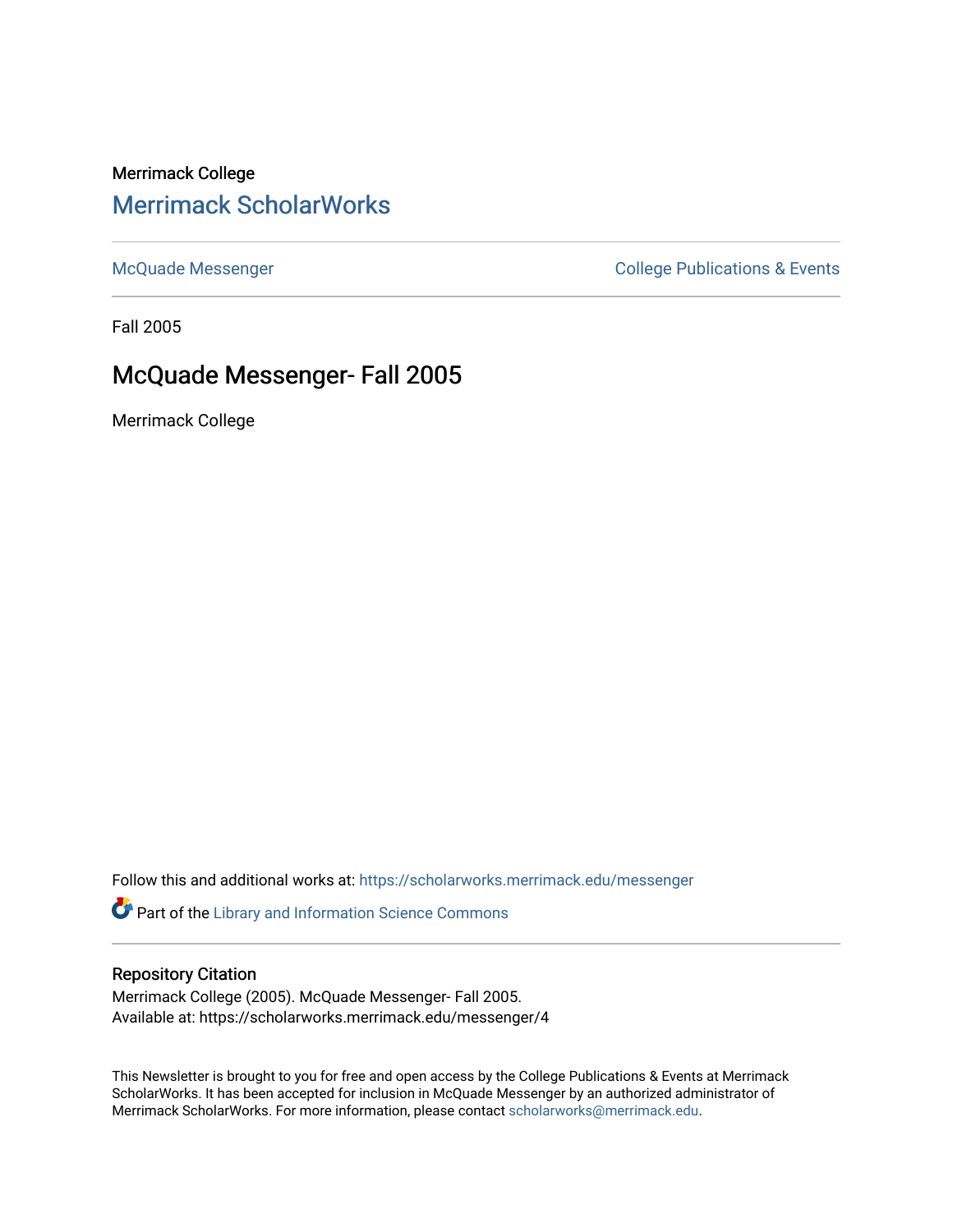# **McQuade Messenger**

# **Fall 2005 SET YOURSELF IN MOTION @ YOUR LIBRARY!**

### **From the Director's Desk Honoring 50 Years of Teaching**



Our READ poster series continues! Professor Robert (Bud) Keohan is featured in our latest READ poster. He is reading a book which he authored entitled "[Merrimack College : The First](http://catalog.noblenet.org/search%7E/t?merrimack%20college:%20the%20first%20fifty%20years) **[Fifty Years](http://catalog.noblenet.org/search%7E/t?merrimack%20college:%20the%20first%20fifty%20years)."** 

As a former Merrimack student, I am very pleased to extend my heartfelt congratulations to English Professor Bud Keohan on his 50 years of teaching at Merrimack College. Professor Keohan embodies what is special about our Merrimack faculty – he cares about his students. He sets high standards for student achievement and he guides them through the process of learning. He not only wants each student to be successful in his class, but also to thrive as Merrimack graduates.

As Library Director, I have observed this same level of commitment from many faculty members. I see them as advisors, as researchers, as chaperones, and as committee members. They demonstrate an interest in the whole student. They are excellent teachers who truly care about their students' success. So as I congratulate Prof. Keohan on 50 years of teaching and thank him for his loyalty to Merrimack students, I thank our entire faculty for their dedication.

*~ Barbara Lachance, Library Director*



| <b>New Databases</b>                                                                                       | <b>What's New on our Website</b>                                                   |
|------------------------------------------------------------------------------------------------------------|------------------------------------------------------------------------------------|
| After multiple trials last year, the library has<br>acquired and upgraded several electronic<br>resources. | Our New Books Lists feature recent additions to<br>the McQuade Library collection: |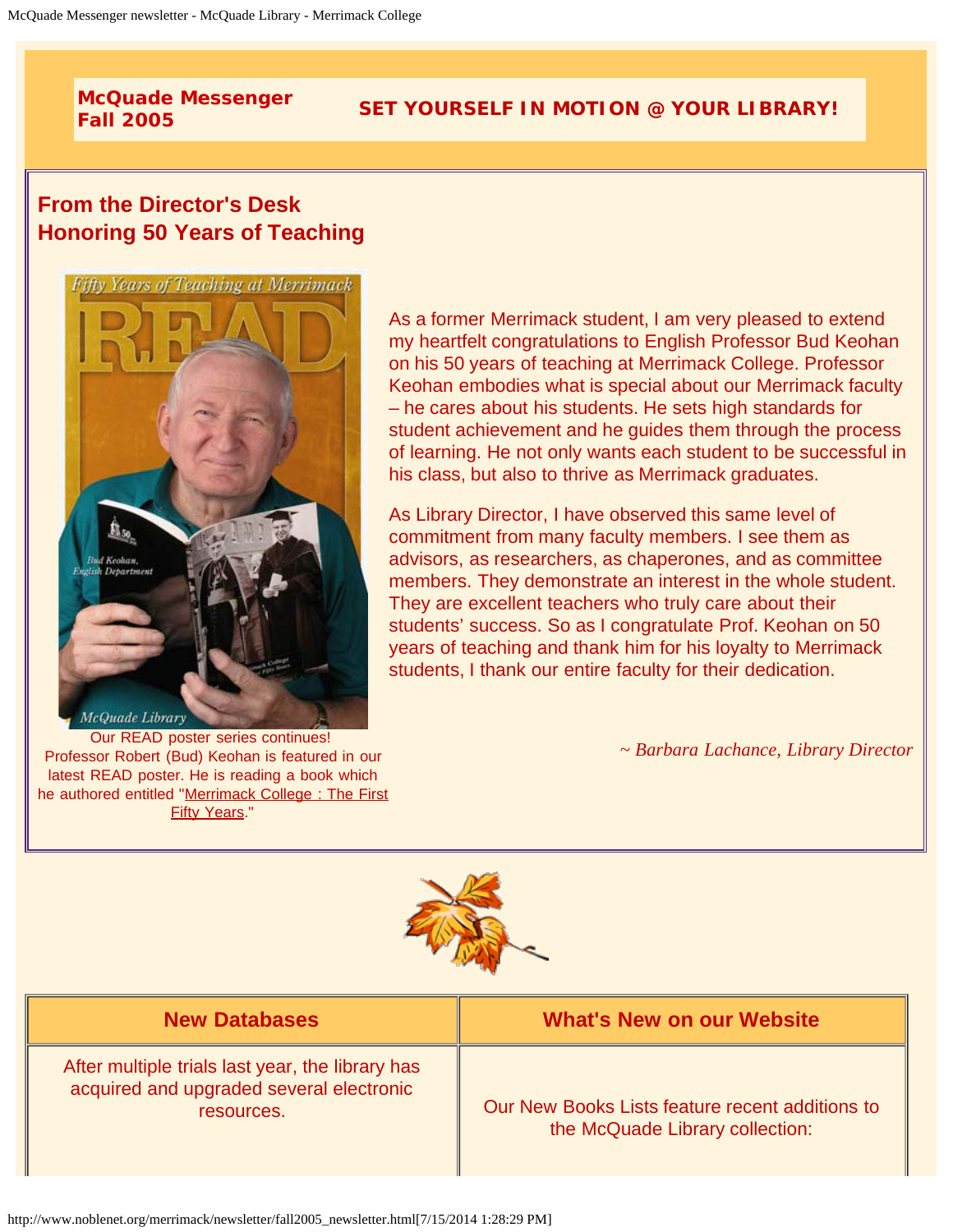

#### In the Social Science area, we have added **[Columbia International Affairs Online](http://www.noblenet.org/merrimack/dbs_on.htm#CIAO)** (CIAO) and **[SOCIndex with Full Text](http://www.noblenet.org/merrimack/dbs_on.htm#ebsocind)**.

In the Sciences, we now have access to the **[Scientific American Archive](http://www.noblenet.org/merrimack/dbs_on.htm#ebsciam)** and will shortly be trialing **SCOPUS**.

In the Humanities, we have upgraded our access to **[Literature Resource Center](http://www.noblenet.org/merrimack/dbs_on.htm#inlrc)** to allow for multiple users.

Of benefit to **all** disciplines is our upgrade to EBSCOHost's **[Academic Search Premier.](http://www.noblenet.org/merrimack/dbs_on.htm#ebacadprem)**

We hope this increased access to information will help you with your studies this year.

[September 2005 Acquisitions](http://www.noblenet.org/merrimack/booklists/2005_09.html)

Are you looking for a good read? Check out

McQuade Library **Titles** 



Take a look at our [Booklists area.](http://www.noblenet.org/merrimack/booklists/booklists.htm)

Recent booklists include:

[National Coming Out Day](http://www.noblenet.org/merrimack/booklists/ncod.html) [Constitutional Law Materials](http://www.noblenet.org/merrimack/booklists/constlaw.htm) **[Theater History Materials](http://www.noblenet.org/merrimack/booklists/theaterhistory.html)** 

We have also created an [International Students Library Website](http://www.noblenet.org/merrimack/International/welcome.htm)



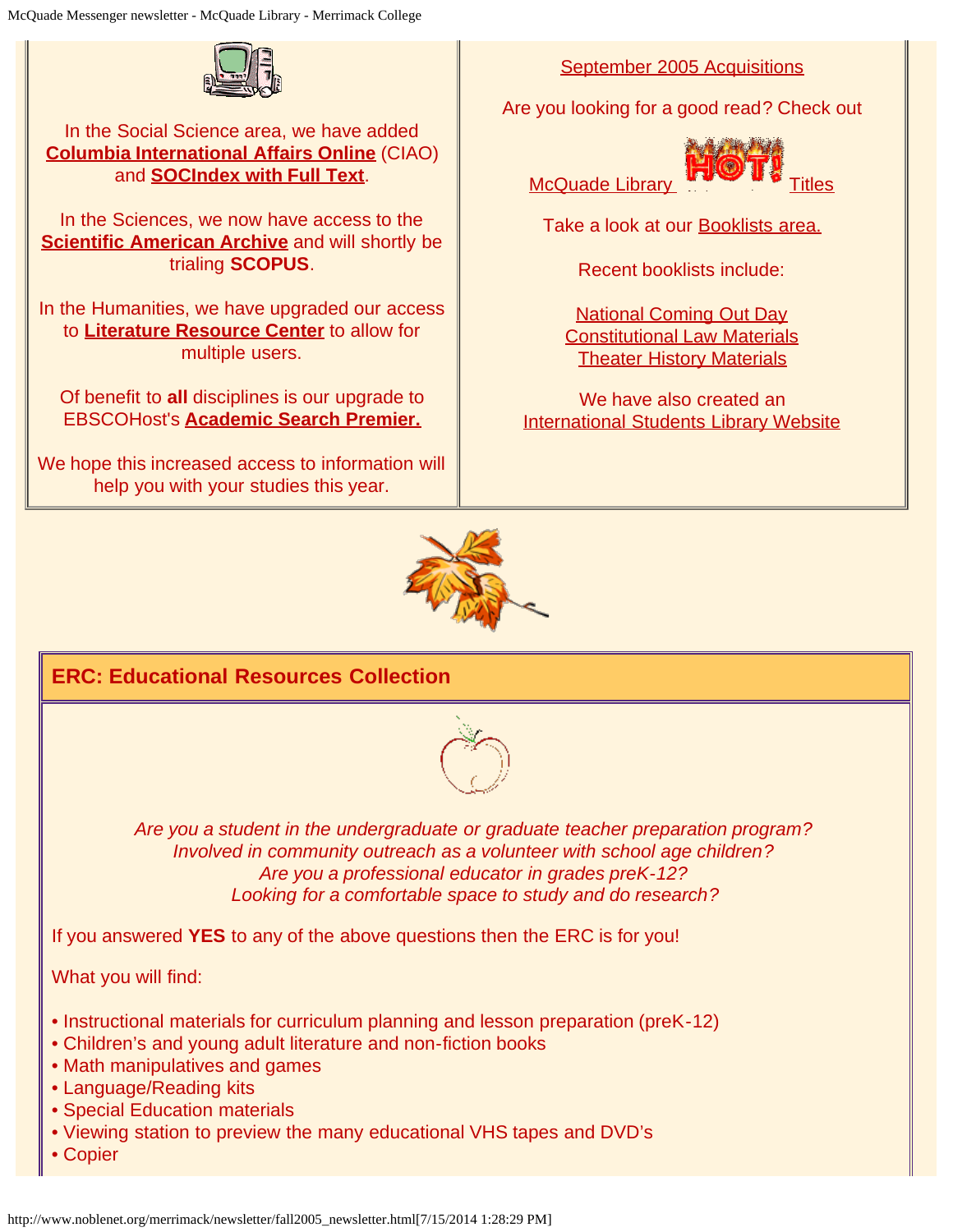- Wireless network connectivity
- Variety of comfortable seating and study areas



The **Educational Resources Collection**, previously known as the Curriculum Library, has a new location on the third floor of the McQuade Library which was made possible by a grant from **Verizon**. The grant allowed the library to purchase new shelving as well as multicultural materials such as bilingual children's books, English language learner kits and teacher resources. Additional new resources that support preK-12 curriculum, teachers & teaching, pupils with special needs, and more have been purchased by the library in cooperation with the Education department. This growing collection includes not only books and multimedia, but also databases and websites which can be accessed through the [Educational Resources Collection website](http://www.noblenet.org/merrimack/ERC/ERChome.htm) (or go to the McQuade Library homepage and click on Subject Guides – Educational Resources Collection).



#### **Not on Campus? Not a Problem!!**

We are proud to announce that McQuade Library now has the same access to **all** of our online resources for all users, wherever they may be. As long as you have a valid Merrimack College ID, you can use any of our databases, whether at home or at school. Just click on a link from either the  $A$  to  $Z$ [List](http://www.noblenet.org/merrimack/dbs_on.htm) or the [Subject List](http://www.noblenet.org/merrimack/dbs_onquick.htm) and enter your 13 digit Merrimack ID number from the back of your card. This service is made available through [NOBLE,](http://www.noblenet.org/noble.html) our library consortium. Call or [email us](mailto:%20merref@noblenet.org) if you have any problems!